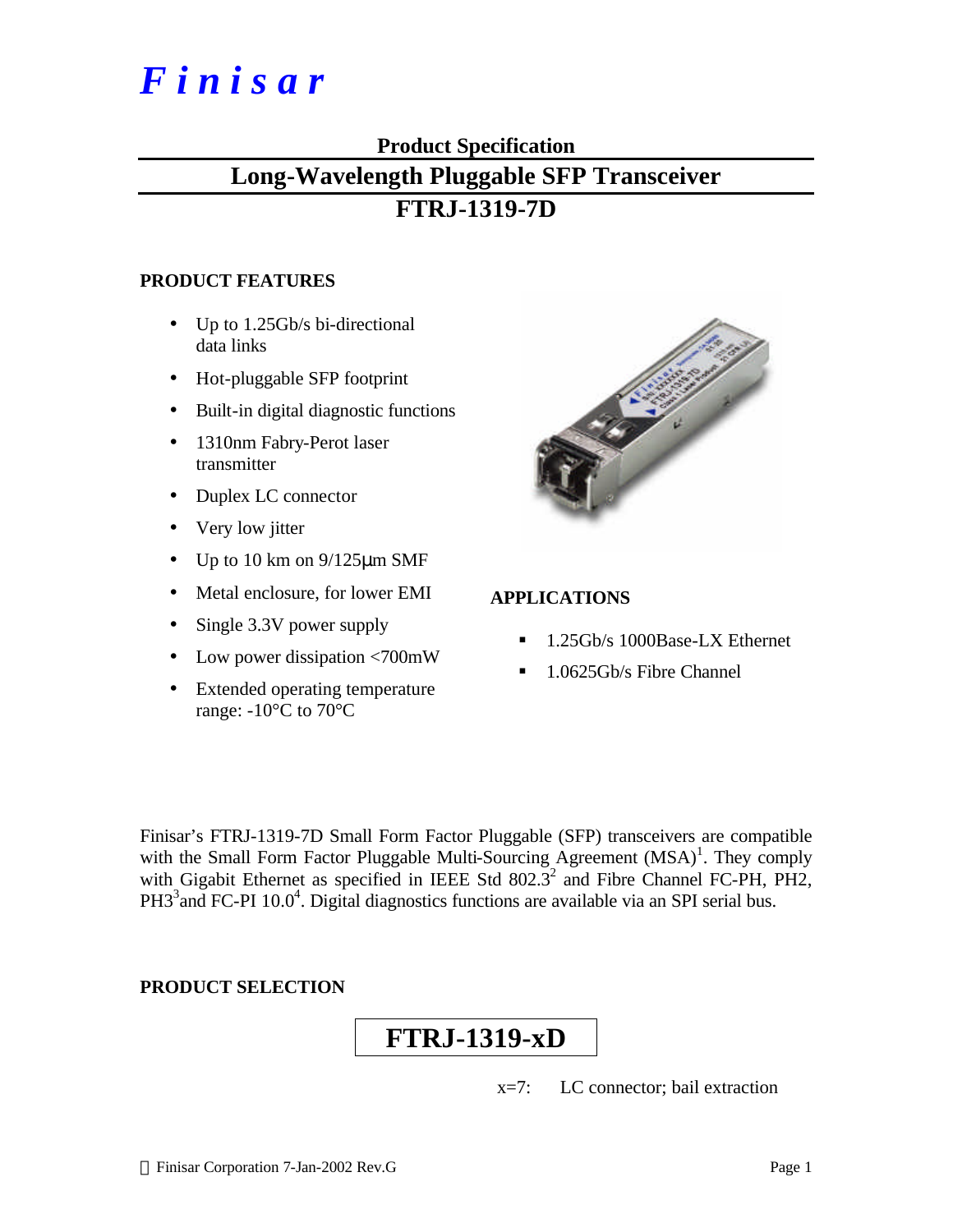#### **I. Pin Descriptions**

| Pin            | <b>Symbol</b>               | <b>Name/Description</b>                                           |                |  |  |
|----------------|-----------------------------|-------------------------------------------------------------------|----------------|--|--|
|                | $\rm V_{EET}$               | Transmitter Ground (Common with Receiver Ground)                  |                |  |  |
| $\overline{2}$ | <b>T</b> FAULT              | Transmitter Fault. Not supported.                                 |                |  |  |
| 3              | $\mathrm{T}_{\mathrm{DIS}}$ | Transmitter Disable. Laser output disabled on high or open.       | $\mathfrak{D}$ |  |  |
| $\overline{4}$ | $MOD_$ DEF $(2)$            | Module Definition 2. Data line for Serial ID.                     | 3              |  |  |
| 5              | $MOD_$ DEF(1)               | Module Definition 1. Clock line for Serial ID.                    | 3              |  |  |
| 6              | $MOD_$ DEF $(0)$            | Module Definition 0. Grounded within the module.                  | 3              |  |  |
| 7              | Rate Select                 | No connection required                                            | 4              |  |  |
| 8              | <b>LOS</b>                  | Loss of Signal indication. Logic 0 indicates normal operation.    | 5              |  |  |
| 9              | $\rm V_{EER}$               | Receiver Ground (Common with Transmitter Ground)                  |                |  |  |
| 10             | $\rm V_{EER}$               | Receiver Ground (Common with Transmitter Ground)                  |                |  |  |
| 11             | $\rm V_{EER}$               | Receiver Ground (Common with Transmitter Ground)                  |                |  |  |
| 12             | RD-                         | Receiver Inverted DATA out. AC Coupled                            |                |  |  |
| 13             | $RD+$                       | Receiver Non-inverted DATA out. AC Coupled                        |                |  |  |
| 14             | $\rm V_{EER}$               | Receiver Ground (Common with Transmitter Ground)                  |                |  |  |
| 15             | $\rm V_{CCR}$               | <b>Receiver Power Supply</b>                                      |                |  |  |
| 16             | $V_{CCL}$                   | <b>Transmitter Power Supply</b>                                   |                |  |  |
| 17             | $V_{EET}$                   | Transmitter Ground (Common with Receiver Ground)                  |                |  |  |
| 18             | $TD+$                       | Transmitter Non-Inverted DATA in. 100 ohm termination between TD+ |                |  |  |
|                |                             | and TD-, AC Coupled thereafter.                                   |                |  |  |
| 19             | TD-                         | Transmitter Inverted DATA in. See TD+                             |                |  |  |
| 20             | $\rm V_{EET}$               | Transmitter Ground (Common with Receiver Ground)                  |                |  |  |

Notes:

#### **1. Circuit ground is internally isolated from chassis ground.**

- 
- 2. Laser output disabled on  $T_{\text{DIS}} > 2.0V$  or open, enabled on  $T_{\text{DIS}} < 0.8V$ .<br>3. Should be pulled up with  $4.7k 10$ kohms on host board to a voltage l 3. Should be pulled up with 4.7k – 10kohms on host board to a voltage between 2.0V and 5.5V. MOD\_DEF(0) pulls line low to indicate module is plugged in.
- 4. Finisar 2x receiver achieves simultaneous 1x and 2x operation without active control.
- 5. LOS is open collector output. Should be pulled up with 4.7k 10kohms on host board to a voltage between 2.0V and 5.5V. Logic 0 indicates normal operation; logic 1 indicates loss of signal.



**Pinout of Connector Block on Host Board**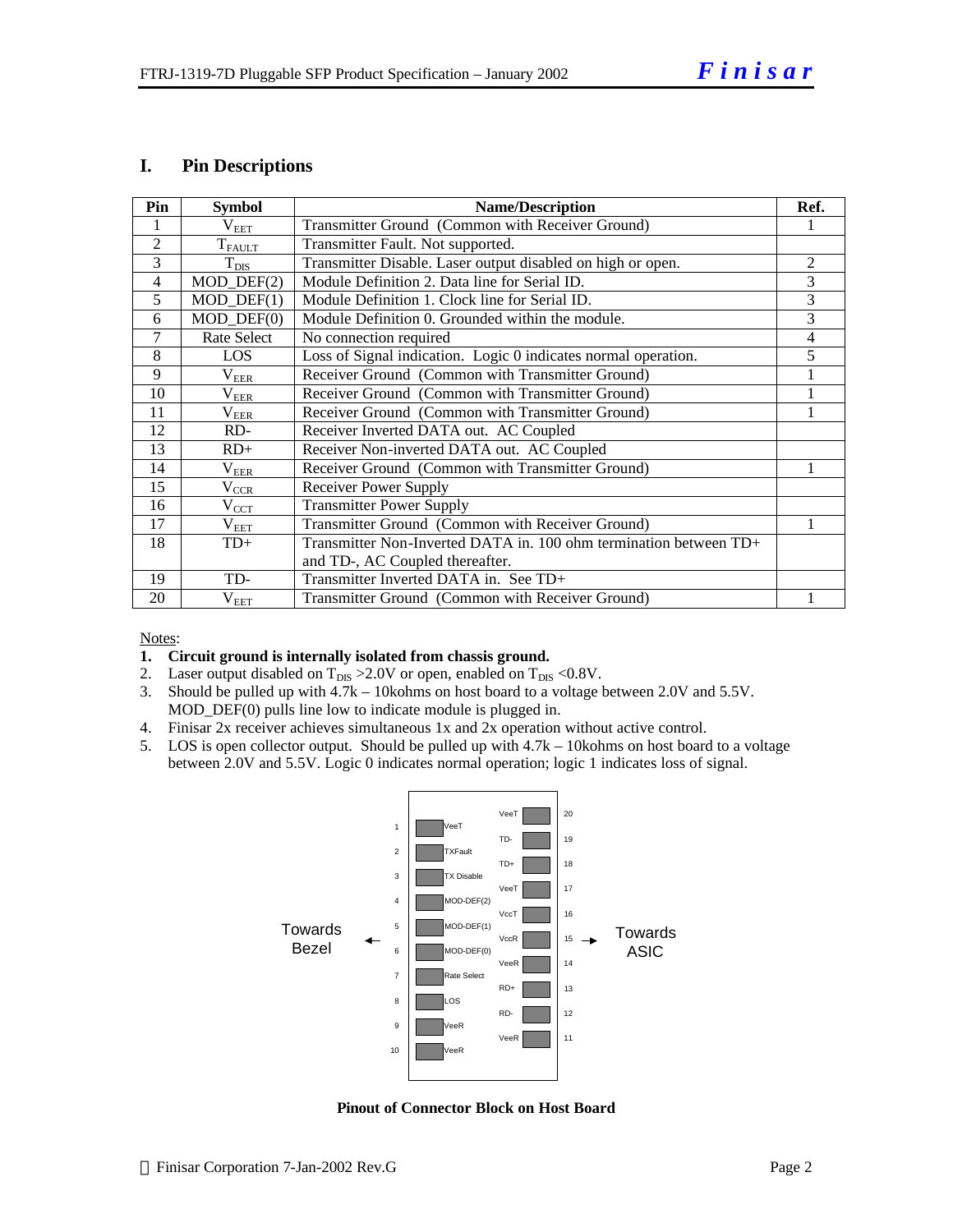#### **II. Absolute Maximum Ratings**

| <b>Parameter</b>           | Svmbol                         | Min    | Typ | <b>Max</b> | Unit   | Ref. |
|----------------------------|--------------------------------|--------|-----|------------|--------|------|
| Maximum Supply Voltage     | Vcc                            | $-0.5$ |     | D.C        |        |      |
| <b>Storage Temperature</b> |                                | $-40$  |     |            | $\sim$ |      |
| Case Operating Temperature | $\mathbf{r}$<br>$\triangle$ OP | $-10$  |     |            | $\sim$ |      |

#### **III. Electrical Characteristics**  $(T_{OP} = -10 \text{ to } 70 \text{ °C}, V_{CC} = 3.00 \text{ to } 3.60 \text{ Volts})$

| <b>Parameter</b>                    | <b>Symbol</b>      | Min         | <b>Typ</b> | <b>Max</b>   | Unit         | Ref.           |
|-------------------------------------|--------------------|-------------|------------|--------------|--------------|----------------|
| <b>Supply Voltage</b>               | <b>Vcc</b>         | 3.00        |            | 3.60         | V            |                |
| <b>Supply Current</b>               | Icc                |             |            | 240          | mA           |                |
| <b>Transmitter</b>                  |                    |             |            |              |              |                |
| Input differential impedance        | $R_{in}$           |             | 100        |              | Ω            | 1              |
| Single ended data input swing       | Vin, pp            | 250         |            | 1200         | mV           |                |
| <b>Transmit Disable Voltage</b>     | $V_D$              | $Vec - 1.3$ |            | Vcc          | V            |                |
| <b>Transmit Enable Voltage</b>      | $\rm V_{EN}$       | Vee         |            | $Vee+0.8$    | V            | 2              |
| <b>Transmit Disable Assert Time</b> |                    |             |            | 10           | <b>us</b>    |                |
| <b>Receiver</b>                     |                    |             |            |              |              |                |
| Single ended data output swing      | Vout, pp           | 200         |            | 800          | mV           | 3              |
| Data output rise time               | $t_{r}$            |             | 120        | 350          | ps           | $\overline{4}$ |
| Data output fall time               | $t_{\rm f}$        |             | 120        | 350          | ps           | $\overline{4}$ |
| <b>LOS Fault</b>                    | $V_{LOS \, fault}$ | $Vec - 0.5$ |            | $Vec_{HOST}$ | V            | 5              |
| <b>LOS</b> Normal                   | $V_{LOS\, norm}$   | Vee         |            | $Vee+0.5$    | $\mathbf{V}$ | 5              |
| <b>Power Supply Rejection</b>       | <b>PSR</b>         | 100         |            |              | mVpp         | 6              |

Notes:

1. Connected directly to TX data input pins. AC coupled thereafter.

2. Or open circuit.

- 3. Into 100  $\Omega$  differential termination.
- 4.  $20 80 %$
- 5. Loss of Signal is LVTTL. Logic 0 indicates normal operation; logic 1 indicates no signal detected.
- 6. Receiver sensitivity is compliant with power supply sinusoidal modulation of 20 Hz to 1.5 MHz up to specified value applied through the recommended power supply filtering network.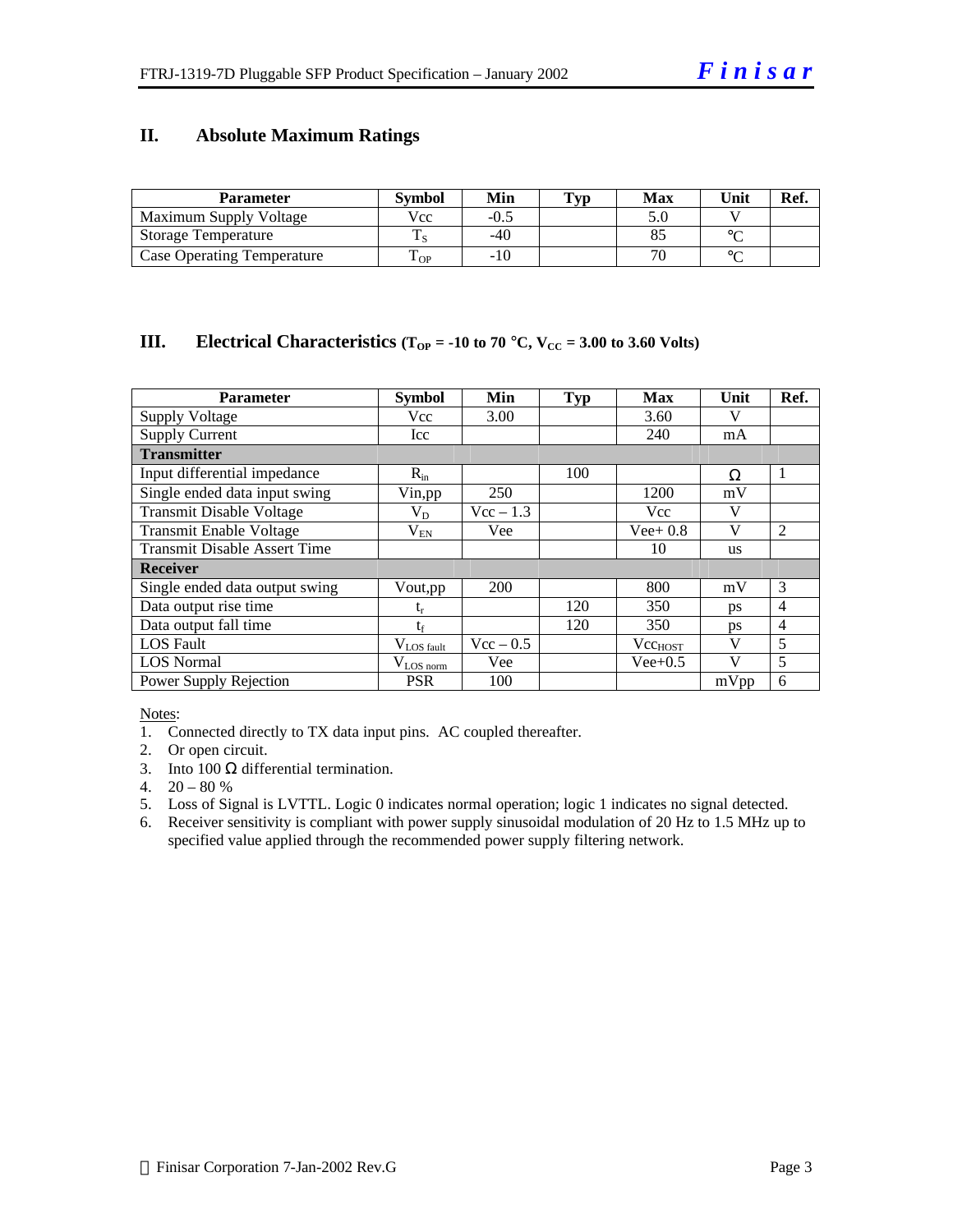| <b>Parameter</b>                  | <b>Symbol</b>     | Min    | <b>Typ</b> | <b>Max</b>     | Unit  | Ref.           |
|-----------------------------------|-------------------|--------|------------|----------------|-------|----------------|
| <b>Transmitter</b>                |                   |        |            |                |       |                |
| Output Opt. Pwr: 9/125 SMF        | $P_{\text{OUT}}$  | $-9.5$ |            | $-3$           | dBm   | $\mathbf{1}$   |
| Optical Wavelength                | λ                 | 1275   |            | 1350           | nm    | 2              |
| Spectral Width                    | σ                 |        |            | $\mathfrak{D}$ | nm    | $\overline{2}$ |
| <b>Optical Extinction Ratio</b>   | ER                | 9      |            |                | dB    | 3              |
| Optical Rise/Fall Time            | $t_r / t_f$       |        |            | 260            | ps    | $\overline{4}$ |
| <b>Relative Intensity Noise</b>   | <b>RIN</b>        |        |            | $-120$         | dB/Hz |                |
| Transmitter Jitter (peak to peak) |                   |        | 60         | 100            | ps    | 5              |
| <b>Receiver</b>                   |                   |        |            |                |       |                |
| Average sensitivity               | $P_{IN}$          |        | $-25$      | $-20.5$        | dBm   | 6              |
| Maximum input power               | $P_{MAX}$         | $-3$   |            |                | dBm   |                |
| <b>Optical Center Wavelength</b>  | $\lambda_{\rm C}$ | 1270   |            | 1600           | nm    |                |
| <b>LOS De-Assert</b>              | LOS <sub>D</sub>  |        | $-23.5$    | $-19$          | dBm   |                |
| <b>LOS</b> Assert                 | LOS <sub>A</sub>  | $-30$  | $-26$      |                | dBm   |                |
| <b>LOS Hysteresis</b>             |                   | 0.5    |            |                | dB    |                |
| Receiver Jitter Generation        |                   |        | 60         | 100            | ps    | 7              |
| (peak to peak)                    |                   |        |            |                |       |                |

#### **IV. Optical Characteristics**  $(T_{OP} = -10 \text{ to } 70 \text{ °C}, V_{CC} = 3.00 \text{ to } 3.60 \text{ Volts})$

Notes:

- 1. Class 1 Laser Safety per FDA/CDRH and IEC-825-1 regulations.
- 2. Meets curves in FC-PI 10.0, Figure 18, which allow trade-off between wavelength, spectral width and OMA.
- 3. With a 1.25Gb/s 8B/10B signal pattern.
- 4. Unfiltered, 20-80%. Complies with FC 1x eye mask when filtered.
- 5. Typical peak-to-peak jitter (=6\*RMS width of Jitter).
- 6. As measured with 9dB extinction ratio.
- 7. Jitter added by receiver.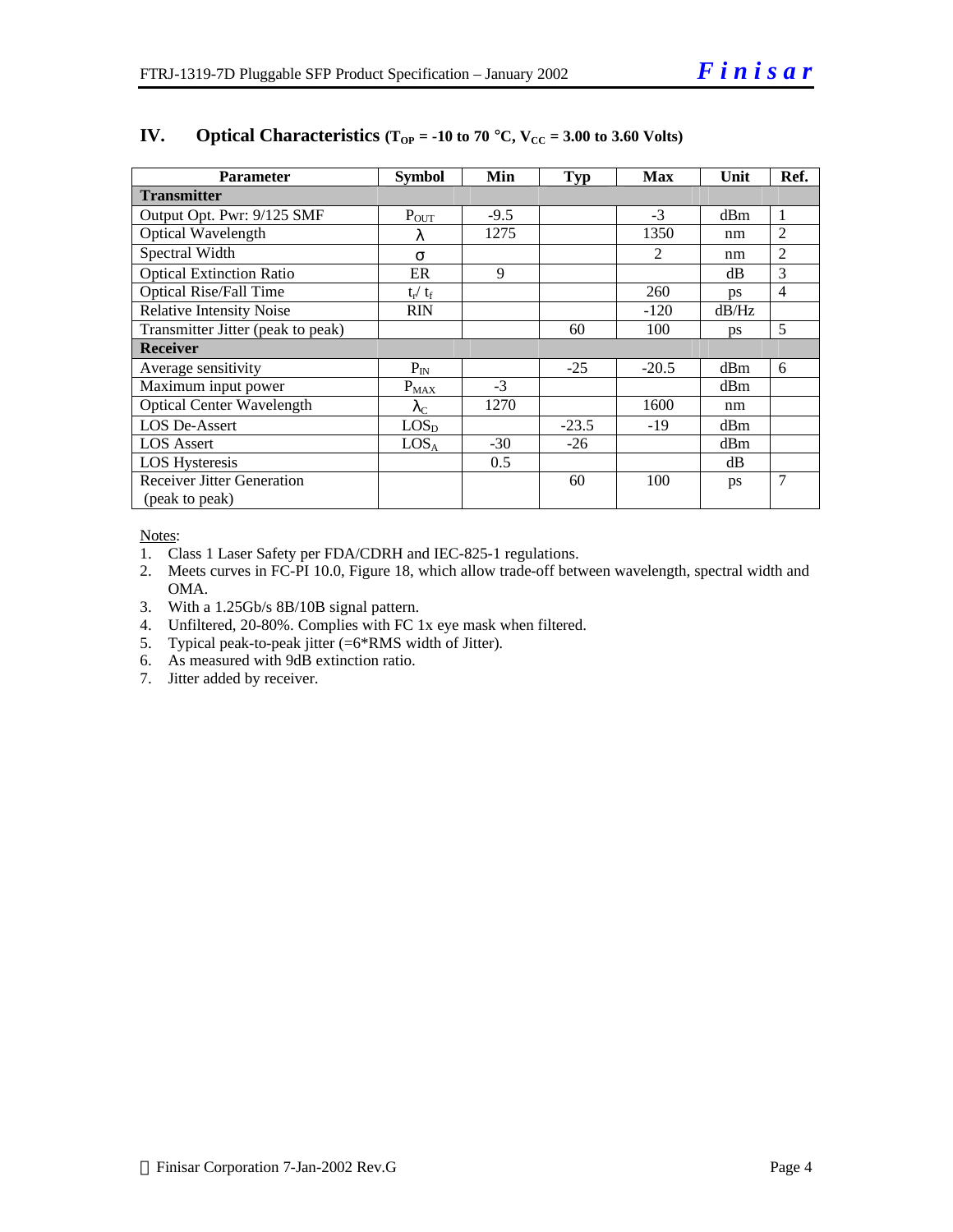#### **V. General Specifications**

| <b>Parameter</b>              | <b>Symbol</b> | Min | <b>Typ</b> | Max        | <b>Units</b> | Ref. |
|-------------------------------|---------------|-----|------------|------------|--------------|------|
| Data Rate                     | <b>BR</b>     |     | 1.0625     |            | Gb/sec       |      |
|                               |               |     | 1.25       |            |              |      |
| <b>Bit Error Rate</b>         | <b>BER</b>    |     |            | $10^{-12}$ |              |      |
| Max. Supported Link Length on |               | 10  | 20         |            | km           |      |
| $9/125 \mu m$ SMF             |               |     |            |            |              |      |

Notes:

- 1. Fibre Channel and IEEE 802.3 (Gigabit Ethernet) compatible. Typical maximum data rate extends to 1.5Gb/s.
- 2.  $1.25$ Gb/s with PRBS  $2^7$ -1.

#### **VI. Environmental Specifications**

Finisar 1310nm SFP transceivers have an extended operating temperature range from  $-10^{\circ}$ C to +70 $^{\circ}$ C case temperature.

| <b>Parameter</b>                  | <b>Symbol</b>     | Min   | <b>Typ</b> | Max                      | <b>Units</b> | Ref. |
|-----------------------------------|-------------------|-------|------------|--------------------------|--------------|------|
| <b>Case Operating Temperature</b> | m<br>⊥ ∩n         | $-10$ |            | $\overline{\phantom{a}}$ | $\sim$       |      |
| Storage Temperature               | $\frac{1}{1}$ sto | $-40$ |            |                          | $\sim$       |      |

#### **VII. Regulatory Compliance**

Finisar 1310nm SFP transceivers are Class 1 Laser Products. They are certified per the following standards:

| <b>Feature</b>           | Agency          | <b>Standard</b>      | <b>Certificate Number</b> |
|--------------------------|-----------------|----------------------|---------------------------|
| Laser Eye Safety         | <b>FDA/CDRH</b> | FDA 21(J) CFR        | 9210176-17                |
| Laser Eye Safety         | TÜV             | EN 60950             | R2179338.01               |
|                          |                 | EN 60825-1           |                           |
|                          |                 | EN 60825-2           |                           |
| <b>Electrical Safety</b> | <b>UL/CSA</b>   | <b>CLASS 3862.07</b> | CSA 1034405               |
|                          |                 | <b>CLASS 3862.87</b> |                           |

Copies of the referenced certificates are available at Finisar Corporation upon request.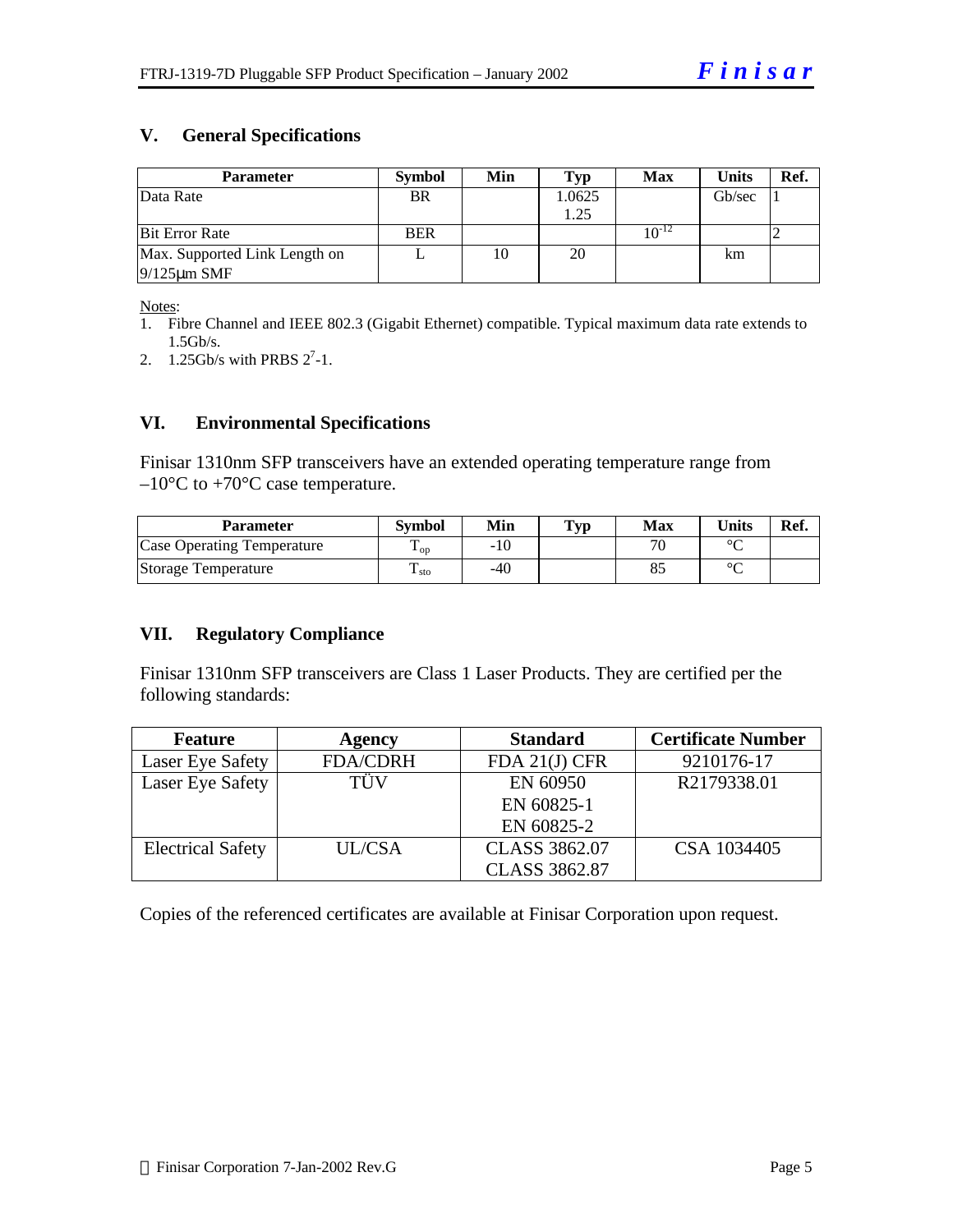#### **VIII. Digital Diagnostic Functions**

Finisar FTRJ-1319-7D SFP transceivers support the 2-wire serial communication protocol as defined in the SFP MSA<sup>1</sup>. It is very closely related to the  $E^2$ PROM defined in the GBIC standard, with the same electrical specifications.

The standard SFP serial ID provides access to identification information that describes the transceiver's capabilities, standard interfaces, manufacturer, and other information.

Additionally, Finisar SFP transceivers provide a unique enhanced digital diagnostic monitoring interface, which allows real-time access to device operating parameters such as transceiver temperature, laser bias current, transmitted optical power, received optical power and transceiver supply voltage. It also defines a sophisticated system of alarm and warning flags, which alerts end-users when particular operating parameters are outside of a factory set normal range.

The SFP MSA defines a 256-byte memory map in  $E^2$ PROM that is accessible over a 2-wire serial interface at the 8 bit address 1010000X (A0h). The digital diagnostic monitoring interface makes use of the 8 bit address 1010001X (A2h), so the originally defined serial ID memory map remains unchanged. The interface is identical to, and is thus fully backward compatible with both the GBIC Specification and the SFP Multi Source Agreement. The complete interface is described in Finisar Application Note AN-2030: "Digital Diagnostics Monitoring Interface for SFP Optical Transceivers".

The operating and diagnostics information is monitored and reported by a Digital Diagnostics Transceiver Controller (DDTC) inside the transceiver, which is accessed through a 2-wire serial interface. When the serial protocol is activated, the serial clock signal (SCL, Mod Def 1) is generated by the host. The positive edge clocks data into the  $SFP$  transceiver into those segments of the  $E^2$ PROM that are not write-protected. The negative edge clocks data from the SFP transceiver. The serial data signal (SDA, Mod Def 2) is bi-directional for serial data transfer. The host uses SDA in conjunction with SCL to mark the start and end of serial protocol activation. The memories are organized as a series of 8-bit data words that can be addressed individually or sequentially.

For more information, please see the SFP MSA documentation<sup>1</sup> or Finisar Application Note AN-2030.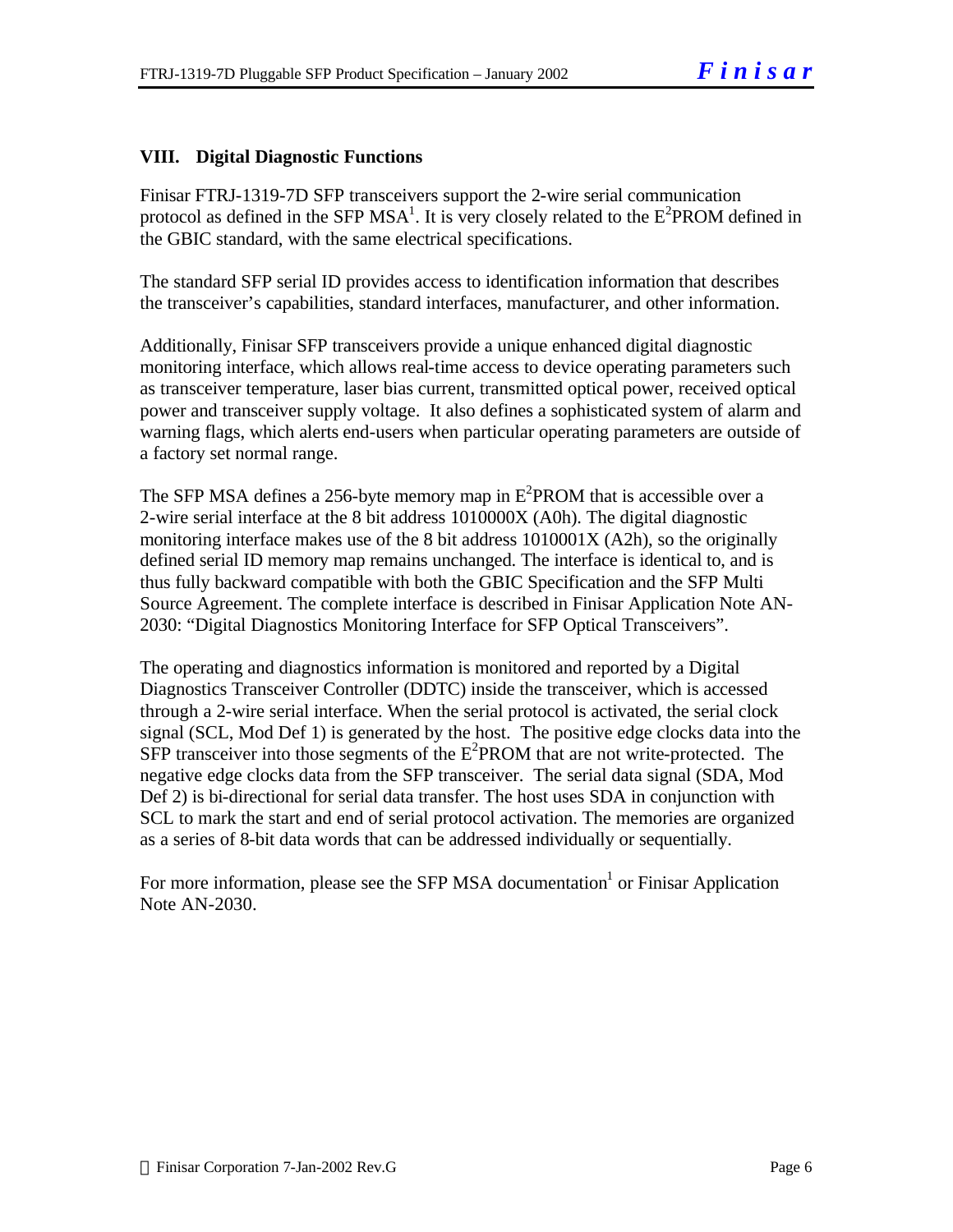#### **IX. Mechanical Specifications**

Finisar's Small Form Factor Pluggable (SFP) transceivers are compatible with the dimensions defined by the the SFP Multi-Sourcing Agreement  $(MSA)^{1}$ .



#### **FTRJ-1319-7D (dimensions are in inches)**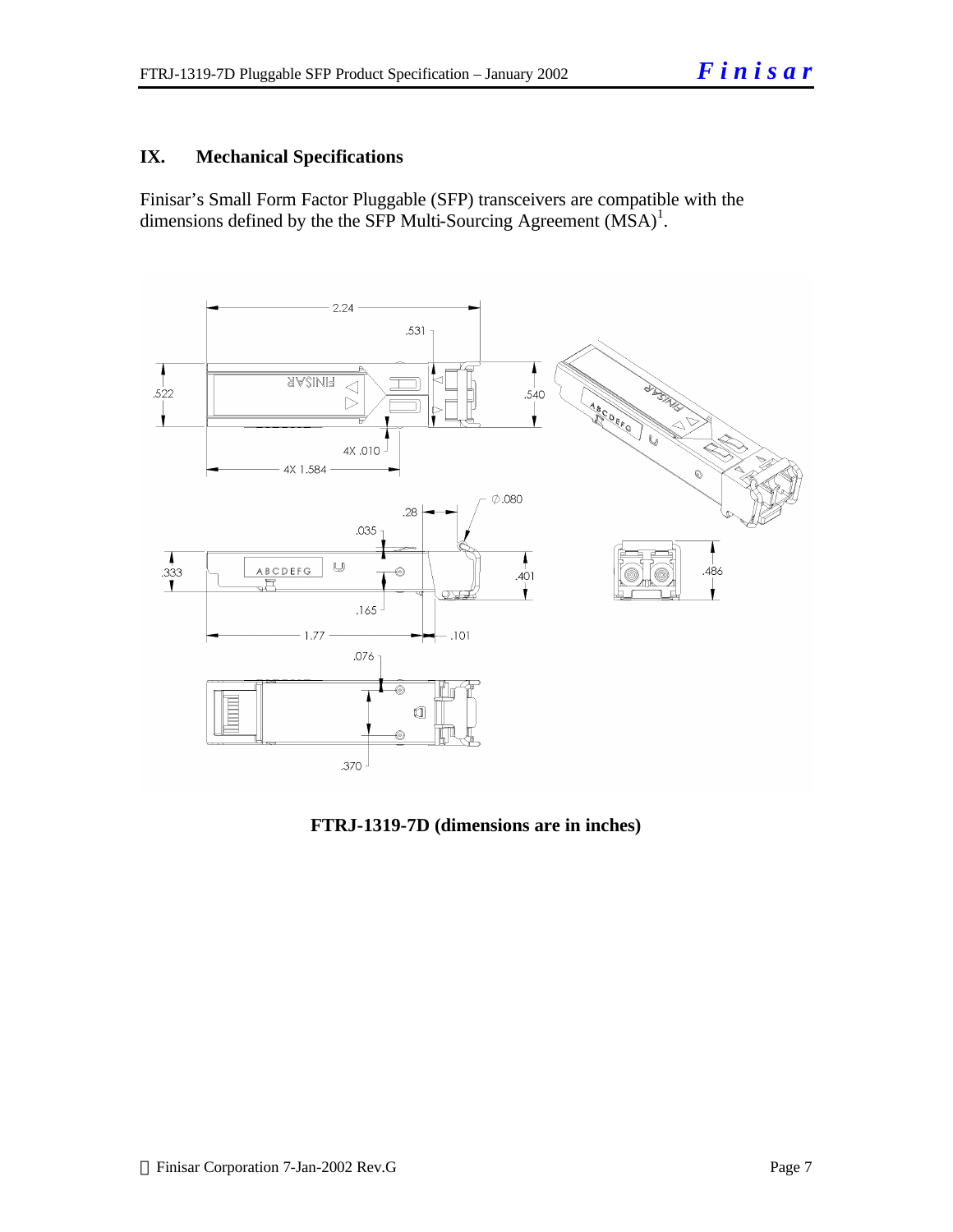#### CROSS-HATCHED AREA LENDIES<br>COMPONENT AND TRACK SEP-CU<br>COMPONENT CHASSIS CROSS ā ġ, 14.25 8 **B. 5B** a,oJ<br>htera& 山下 **S.68** Þ хідаі<br>У НОСЕБ  $\frac{1}{2}$  $\frac{1}{\lambda}$ 佤  $\bigcirc$  $\frac{1}{2}$  $\overline{\Phi}$ **THIS AREA**<br>COMPONENT A  $-96.8 -$ Detail X φ  $34.5$  $-4.1 - 3 \oplus$ **REP-001ES**  $42.3 \overline{\oplus}$ Φ Ф a PLACES  $1$  N1d  $2.5 - 7$  $\frac{\Theta}{\Phi}$  $17.2 +$ B PLACES ¢ Ю  $\bigoplus$ 中  $\frac{1}{2.5}$ ł ġ  $\color{black}\Phi$ Ш 中 ぱ ÷, ल -2.0Å<br>11 PLACES  $-40.8540$ <br> $+1.8$ <br> $+1.8$  $2 - 1 - 1$  $-3.68$  $-1.2$ m  $\frac{1}{10}$  $4.8$ **B.B** [11, 93]

# **X. PCB Layout and Bezel Recommendations**

 $\hat{\triangle}$ . Through Holes are Unplated /Datum and Basic Dimension Established by Customer Bads and Vias are Chassis Ground, 11 Places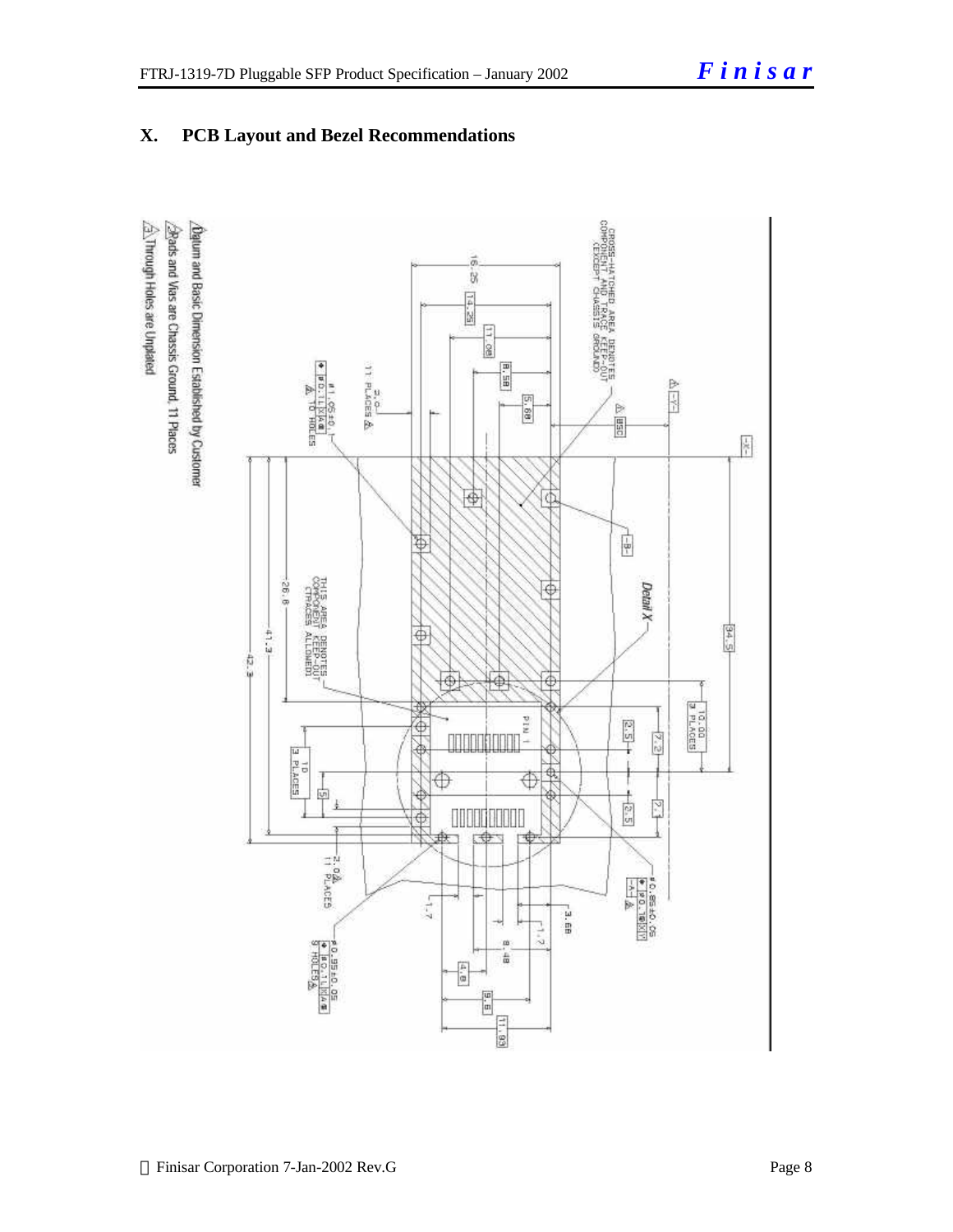